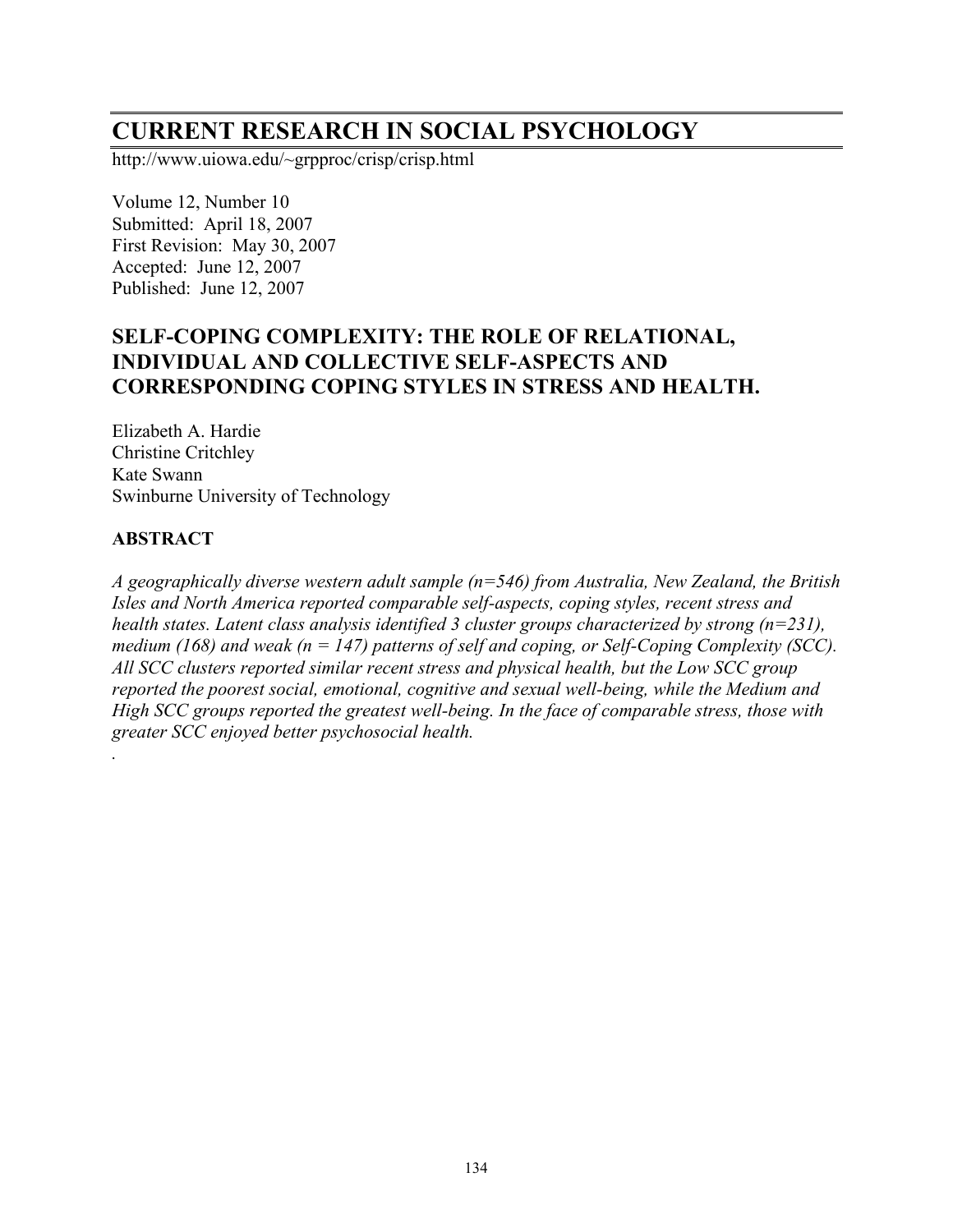## **INTRODUCTION**

Self is said to influence the process of coping with stress (Cross, 1995), while self-complexity is said to buffer against stress-related ill-being (Linville, 1987). Recent research using a tripartite model of self (Brewer & Gardner, 1996; Kashima, Yamaguchi, Kim, Choi, Gelfand, & Yuki, 1995; Sedikides & Brewer, 2001) shows that self-aspects guide corresponding styles of coping (Hardie, 2005) and that relational, individual and collective self-aspects are linked to the process of coping effectively with corresponding types of stress (Hardie, Kashima & Pridmore, 2005). These studies suggest that multiple, well-developed self-aspects provide an enhanced capacity to cope with stress, thus promoting better health outcomes.

Recent reviews of self-complexity research suggest that the assessment of self-complexity be refined (Koch & Shepperd, 2004; Rafaeli-Mor & Steinberg, 2002; Solomon & Haaga, 2003). Studies have often assumed that coping effectively with stress is an implicit consequence of greater self-complexity (Koch & Shepperd, 2004), but, apart from one recent study which showed that both self-aspects and coping skills influence health outcomes (Solomon & Haaga, 2003), there is little research which explicitly examines both self and coping in relation to stress and health. In order to address this gap, Hardie, Critchley and Morris (2006) proposed an expanded conceptualization of complexity which included both self-aspects and coping styles. They hypothesized that people with multiple, well-developed self-aspects would possess multiple, corresponding coping styles. Those with greater self-coping complexity (SCC) would have an enhanced capacity to cope with stress and, consequently, better health outcomes; while those with more limited self-coping patterns would experience poorer health. Using student samples from eastern and western cultures, they identified clusters of students with expansive and restricted patterns of self-coping complexity. Cluster membership was not associated with culture or gender, and cluster groups reported comparable levels of stress; however, those with greater SCC reported better health. This research suggested that self-coping complexity may confer a health advantage on men and women from any culture, but the findings were based on student samples from one English-speaking western country (Australia) and several Asian countries. As the role of SCC needs to be explored in community samples from various countries and cultures, the present study surveyed adults from Australia-New Zealand, the British Isles and North America, in order to explore patterns of self-coping complexity, levels of stress, and health outcomes in samples from three English-speaking western regions.

#### **Self-Aspects and Self-Complexity**

Self has traditionally been analyzed in terms of two contrasting aspects: autonomy or connection with others. These have been described as independent and interdependent self-construal (Markus & Kitayama, 1991) or individual self and collective self (Triandis, 1989). The individual or independent self was defined by separateness from others, while the collective or interdependent self was defined by shared connections with others. Since the latter included both dyadic interpersonal relationships and collective social group memberships, a new model was proposed to distinguish three distinct self-aspects. This tripartite model posits three fundamental self-aspects, Individual, Relational and Collective, which, respectively, reflect self-definition in terms of one's unique personal qualities, dyadic relationships and group memberships (Brewer & Gardner, 1996; Kashima & Hardie, 2000; Kashima et al., 1995; Sedikides & Brewer, 2001).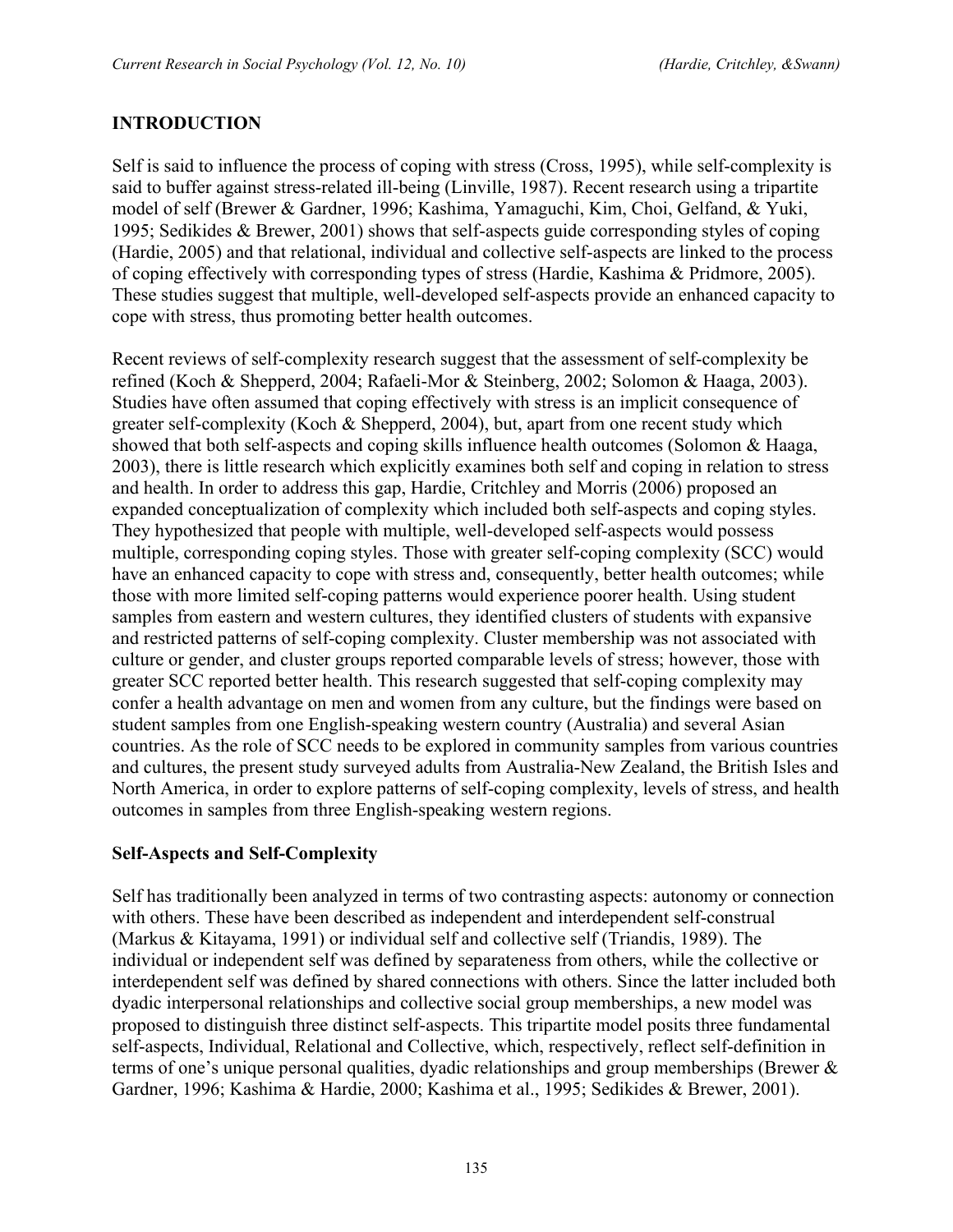Proponents of two-part models have often described self-construal as an enduring style of either independence or interdependence, however many contemporary theorists agree that the self is made up of multiple components or self-aspects which coexist within an integrated system of self-representations. The relative influence of a particular self-aspect may be context-dependent (Brewer & Gardner, 1996; Holland, Roeder, van Baaren, Brandt & Hanover, 2004); however, chronic accessibility of certain self-aspects can provide an orientation which guides cognitions, emotions, and behaviours, including those involved in the process of coping with stress.

Research on self-complexity has typically conceptualized self-aspects as the number of traits and roles endorsed by a person in a card sorting task (Linville, 1987). These traits and roles can arguably be subsumed by the three domains of the tripartite model (Hardie et al., 2006), with the individual self including a person's unique traits and characteristics (tall, intelligent), the relational self including close interpersonal roles (best friend, partner) and the collective self including roles within social groups (work team, church group).

### **Self and Health**

Research on self and health has often shown an association between individual self-construal and well-being (Oyserman, Coon & Kemmelmeier, 2002), however many studies confound self and culture by "applying Hofstede". In this popular methodology, based on the findings of Hofstede's (1980) study of individual and collective values in 40 countries, self-construal is assumed but not assessed (Hardie et al., 2006). People from English-speaking western cultures such as the US or Australia are assumed to have a well developed individual self-aspect, while those from Eastern cultures such as Japan or Korea are assumed to have a strong collective self. Apart from the obvious difficulties of identifying a person's "culture" on the basis of birthplace, language, family background or country of residence, it appears that previously reported differences in well-being have been attributed to the self without actually measuring self-aspects.

In some studies of self and health, only a single self-aspect is assessed. For example, a recent Australian study found a strong individual self to be associated with poorer social and psychological health, but only individual self-construal was assessed (Scott, Ciarrochi & Deane, 2004). A US study suggested that Americans could suffer the psychological ill-effects of a strong relational self when this interdependent self-aspect was at odds with the independent cultural context, however only one self-aspect, relational-interdependent (but not individualindependent), was assessed (Cross & Vick, 2001). When multiple self-aspects are measured, Australian research suggests that people with multiple, well-developed self-aspects in individual, relational and collective domains report greater well-being (Hardie et al., 2005). It is not yet clear if the health benefits of multiple self-aspects hold up across western samples from other regions, or if this is simply an Australian phenomenon.

#### **Culture, Gender and Self**

Much previous research on the self has focussed on differences between eastern and western cultures (e.g., Markus & Kityama, 1991) or between men and women (e.g., Cross & Madson, 1997). Cross-cultural and mono-cultural studies show a consistent pattern of gender differences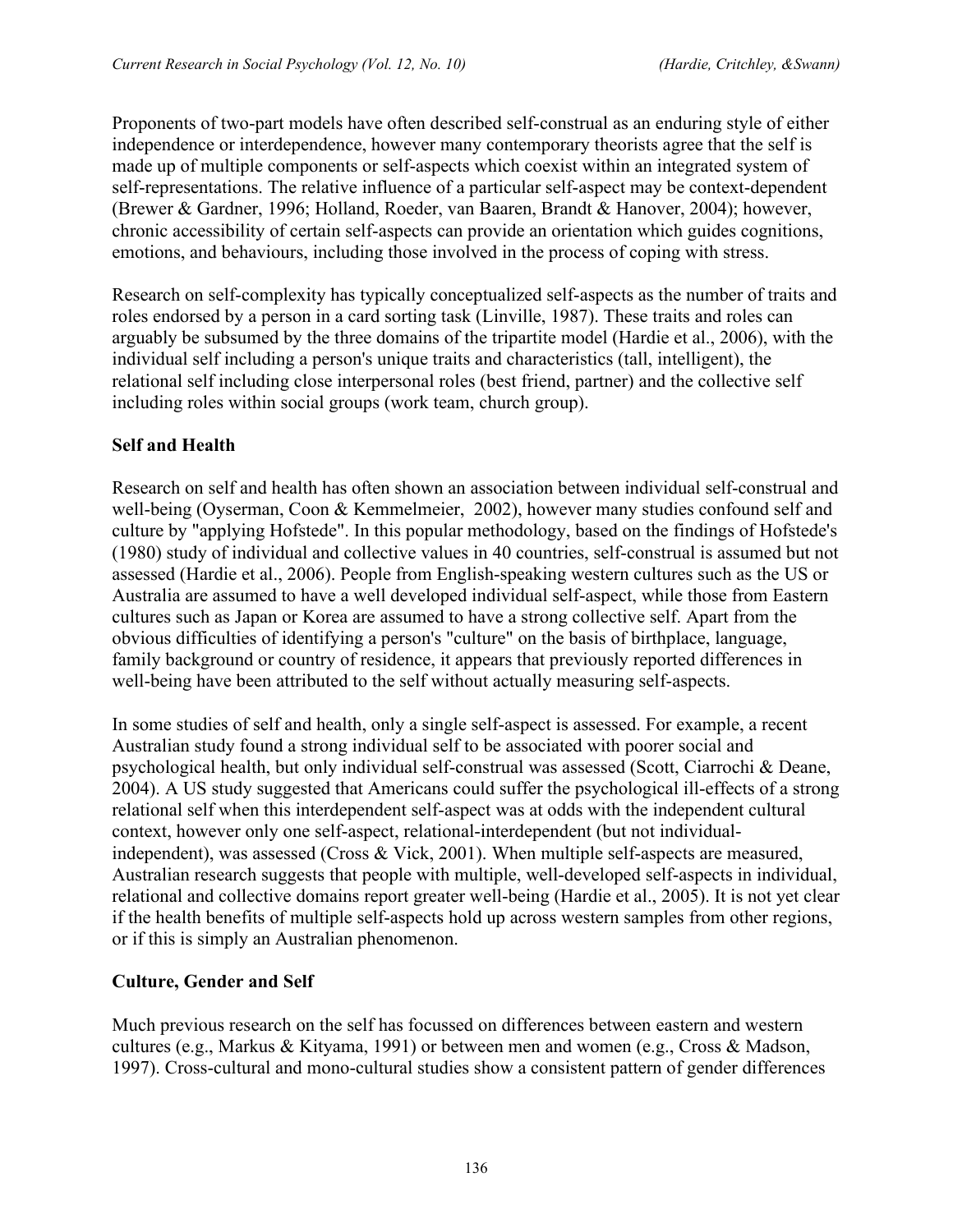in relational-interdependence. Women of all cultural backgrounds seem to have a stronger relational self-aspect than men (Cross & Madson, 1997; Kashima et al., 1995).

Culture differences in the self have been well-documented (Markus  $\&$  Kityama, 1991; Triandis, 1989); however, many studies have measured only one self-aspect, while others have not assessed self at all, instead assigning self-orientation to the sample on the basis of culture (see Hofstede, 1980; Oyserman et al., 2002). Systematic culture differences are less clear-cut when multiple self-aspects are assessed (Kashima et al., 1995). People from western cultures generally develop strong independent/individual self-aspects, however, research suggests that Americans can also develop a relational style of interdependent self-construal (Cross, Bacon & Morris, 2000). Australians seem to develop moderate to strong self-aspects in three domains, relational, individual and collective (Hardie et al, 2005; Kashima & Hardie, 2000). Comparisons of the three RIC self-aspects across eastern and western cultures have been reported, with eastern (i.e., Asian) samples reporting comparable individual self-aspects, but stronger relational and collective self-aspects than western (i.e., Australian) samples (Hardie et al, 2006; Kashima et al., 1995). Comparisons across western cultural contexts have not been reported, thus, it is not clear if people in various English-speaking western contexts such as Australia, New Zealand, the British Isles, Canada or the United States possess comparable self-aspect profiles.

### **Self, Coping and Health**

Coping can be described as adjustment to the demands, threats or challenges of a stressful situation (see, e.g., Lazarus & Folkman, 1984). Adjustment can involve a wide range of activities; however, coping has often been treated as two-dimensional. In direct or problemfocussed coping the person attempts to adjust or manage the stressful situation, while in emotionfocussed or indirect coping the person tries to adjust or manage their own response to the situation (see Hardie et al., 2006). Some research suggests that people adopt characteristic styles of coping with stress which are guided by self-aspects (e.g., Cross, 1995; Weisz, Rothbaum & Blackburn, 1984). Recent Australian research suggests that coping styles may provide the crucial link between self, stress and health. In a series of studies, Hardie and colleagues reconceptualized sources of stress and styles of coping to reflect relational, individual and collective (RIC) demands and corresponding RIC adjustment strategies. Stressful situations can place demands on the person alone (individual stress), but the source of stress can also be deemed to be relational stress when the situation involves a significant other, or collective stress when the situation involves a social group (see Hardie et al., 2005). Their first study showed that congruence between relational, individual and collective self-aspects and corresponding sources of stress was conducive to well-being, while self-stress incongruence (e.g., someone with a strong collective self attempting to cope with relational stress) was associated with greater illbeing (Hardie et al., 2005). Self-aspects did not direct the actual sources of stress in a person's life, but they did seem to guide the strategies people used to cope with stress. Moreover, the match or mismatch between self and stress was associated with better or poorer health outcomes. This finding was followed up with subsequent studies showing that the strength of each RIC selfaspect was associated with endorsement of a corresponding RIC coping style (Hardie, 2005; Hardie et al., 2006). When multiple self-aspects and multiple coping styles were assessed, a strong individual self was associated with a preference for independent stress adjustment activities (individual coping), a strong relational self was associated with a preference for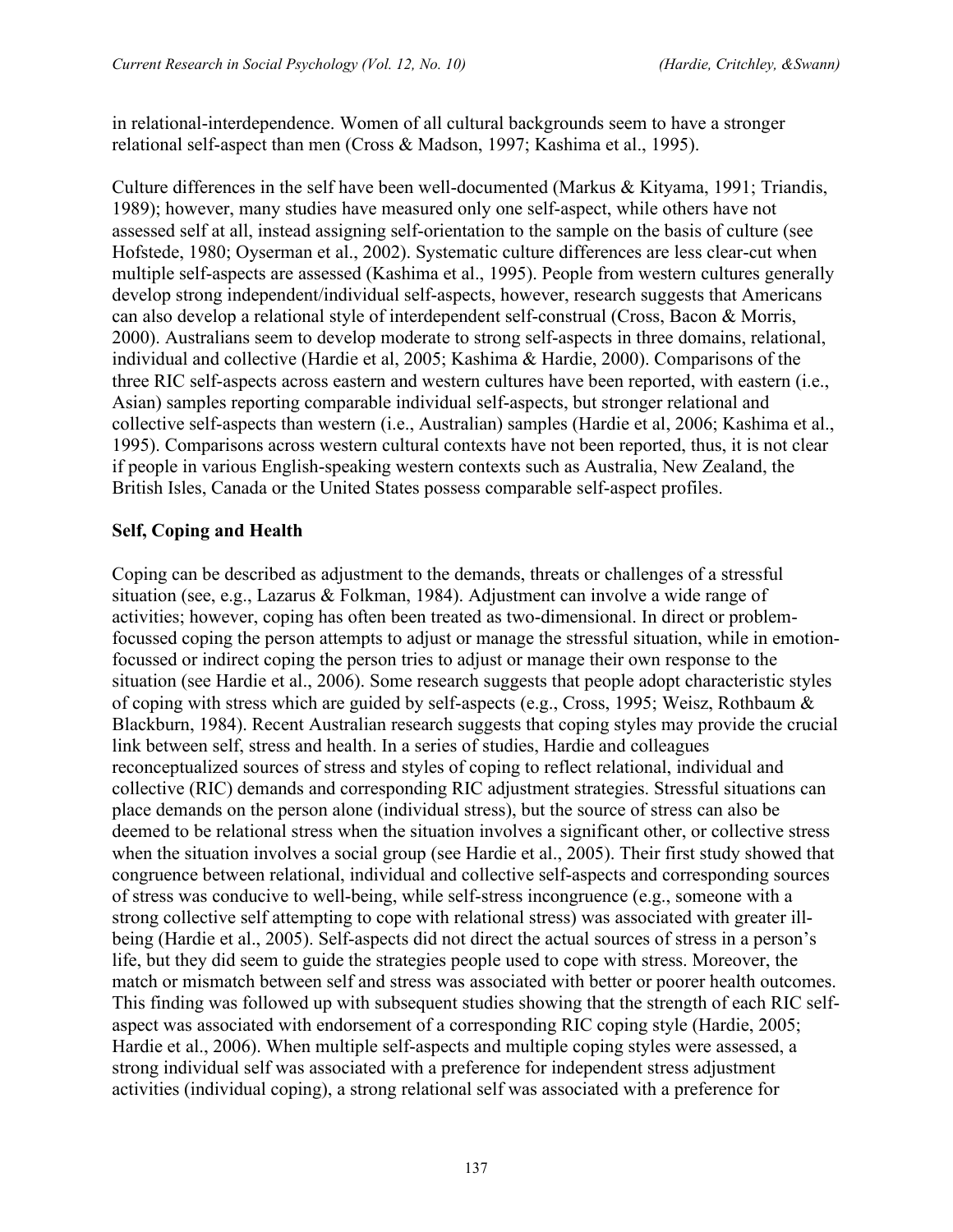strategies which involve a significant other (relational coping), and a strong collective self was related to a preference for strategies which involve a social group to which the person belongs (collective coping). These studies confirmed that self-aspects guided preferred coping strategies in samples of Australian and Asian students (Hardie, 2005; Hardie et al., 2006).

## **Self-Coping Complexity**

Research on self-complexity has shown that both self-aspects and cognitive coping skills are similarly beneficial to health (Solomon & Haaga, 2003). Since several authors suggested that the assessment of self-complexity needed refinement (Rafaeli-Mor & Steinberg, 2002; Solomon & Haaga, 2003), an expanded form of self-coping complexity (SCC) was explored in a series of studies by Hardie, Critchley and Morris (2006). They surmised that multiple self-aspects would promote the development of an enhanced repertoire of multiple coping strategies and, in turn, this greater self-coping complexity might reduce the ill-effects of stress and promote well-being. This contention was supported. Results showed that having strong self-aspects and corresponding coping styles in multiple domains was associated with greater well-being. When faced with comparable levels of stress, students with greater self-coping complexity reported less stress-related ill-being and better health.

Hardie et al. (2006) used cluster analysis and latent class analysis to classify students according to their self-coping profiles. In one study, two cluster groups were identified in a sample of Australian students representing western culture. In another study, using a more culturally diverse sample of students from western (Australian) and eastern (Asian) cultures, three latent cluster groups were identified. Analyses of both western and mixed culture samples consistently yielded a cluster of students with high SCC, characterized by strong self-aspects and coping strategies in all three domains, individual, relational and collective. This pattern was associated with the greatest health benefit for men and women of any cultural background. The Australianonly sample included one limited SCC cluster which was characterized by relatively weak selfaspects and low levels of coping in all three domains. The culturally diverse sample yielded two distinct types of limited SCC clusters: the Independent cluster had strong individual self-aspects and a preference for individual coping, while the Interdependent cluster had strong relational and collective self-aspects and corresponding relational and collective coping styles. Cluster groups in all samples reported comparable levels of stress, but the more limited self-coping patterns were associated with poorer health. The high SCC pattern was associated with better health among men and women from both eastern and western backgrounds.

#### **The Present Study**

The present study was designed to test the self-coping complexity hypothesis in a geographically diverse sample of adults from English-speaking western cultural contexts. Multiple, welldeveloped self-aspects were expected to promote a multidimensional, well-rounded repertoire of coping resources which would allow effective adjustment to stress and, therefore, better health. We first set out to confirm that adults from Australia, New Zealand, the British Isles (England, Scotland, Ireland, Wales) and North America (USA, Canada) reported comparable self-aspects, coping styles, recent stress levels and current health states of well-being and ill-being. We then aimed to identify clusters of respondents with expansive and restricted SCC profiles as had been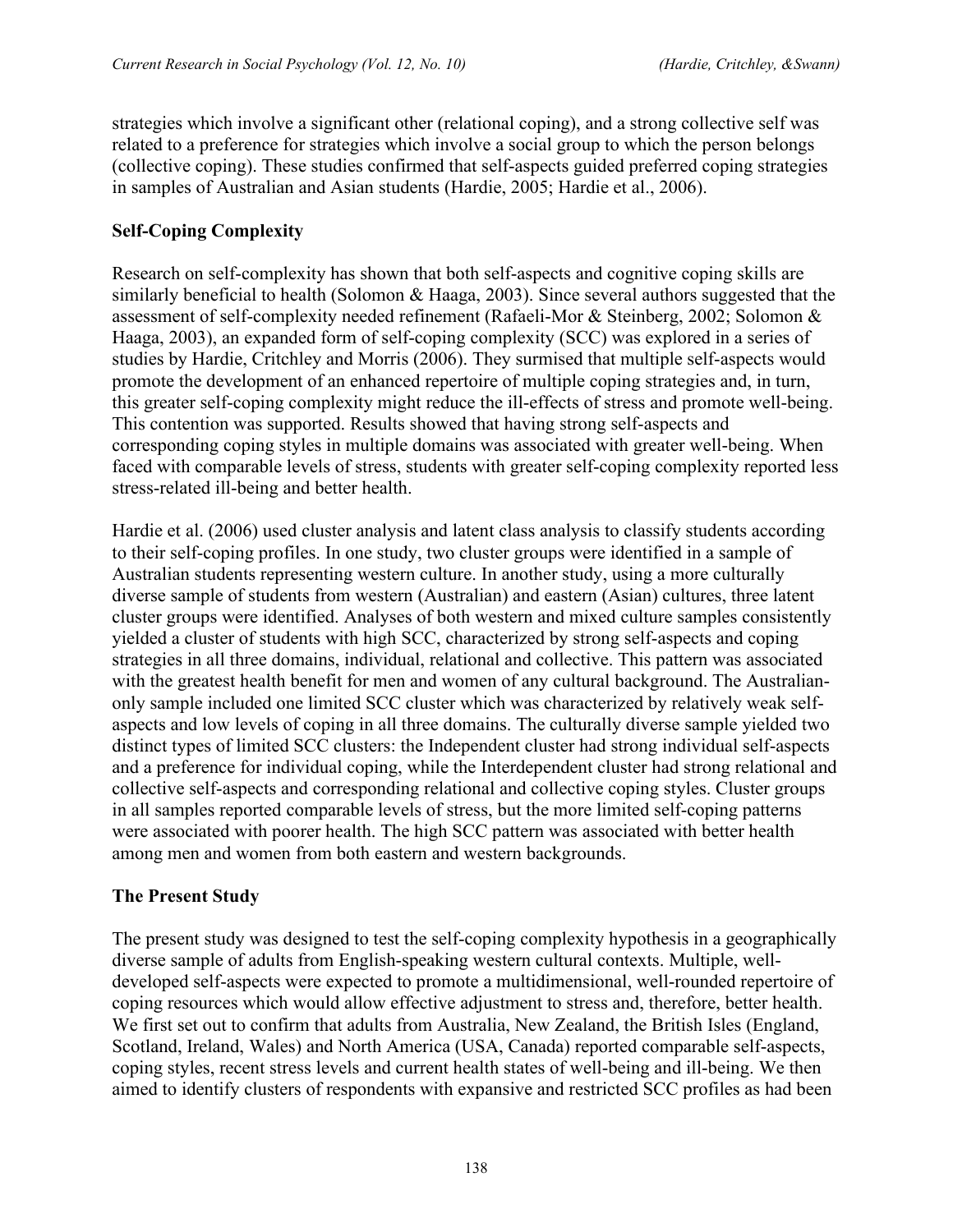found in Hardie and colleagues' (2006) Australian sample. In the face of comparable levels of recent stress, respondents in expansive SCC cluster groups were expected to enjoy greater wellbeing and less ill-being than respondents in limited SCC cluster groups.

### **METHOD**

#### **Participants and Procedure**

A sample of 546 adults (Mean age =  $37.05$  years, SD = 12.71, range 18 to 70) living in three English-speaking western regions ( $n = 247$  Australia and New Zealand,  $n = 139$  United Kingdom,  $n = 160$  North America) completed an online questionnaire. Of the original 650 respondents, 104 were excluded from the present study because they lived in a variety of countries where English is not the primary language (e.g., Africa, Asia, Eastern Europe, Middle East, Russia, Scandinavia, South America, Southern Europe) and which would be deemed eastern/non-western/collective in Hofstede's (1980) widely used classification scheme.

Participants were recruited through various Australian community sources (e.g., advertisements about the survey and take-away slips printed with the web address were distributed to schools, shops and churches) and websites in Australia (e.g., NineMSN.com.au) and elsewhere (e.g., Yahoo.com). The limitations of such nonprobabilistic sampling must be acknowledged. These self-selected respondents with internet access are unlikely to represent the populations of their respective countries, however this online data collection strategy allowed speedy, inexpensive access to large numbers of respondents. This strategy has been deemed appropriate for the purpose of developing and refining theories (Best & Krueger, 2004), as was the case in the present exploration of self-coping complexity.

Females were generally over-represented in the sample (168 men, 379 women), but similar gender proportions were found in each cultural group, Chi-square  $(2) = 2.15$ , p = .34. Most participants were currently in a relationship (61%), the remainder single. Most were in paid employment (40% full-time, 26% part-time, 34% not employed). Geographic region was not associated with relationship status, Chi-square  $(2) = 4.11$ ,  $p = .13$ , or employment status, Chisquare (4) = 3.76, p = .44, however there was an age difference, F (2, 544) = 8.82, p < 001, with post hoc comparisons ( $p < .05$ ) showing the Australians (M = 34.8 years) were slightly younger than the British ( $M = 37.8$  years) and North Americans ( $M = 40.2$  years) in the sample.

#### **Measures**

Relational, Individual and Collective Self-Aspects were assessed with the 30-item RIC Self-Aspects scale (Kashima & Hardie, 2000). This scale uses 10 sets of item triads to assess the relative strength of R Self, I Self and C Self, respectively For example, a single item stem such as "I regard myself as" is followed by three responses: a good partner and friend (R), someone with his/her own will (I), a good member of my social group (C). All three responses are rated for each item triad using a 7-point scale  $(1 = not$  like me,  $7 =$  very much like me). Total selfaspect scores are computed by summing ratings for the 10 R responses, 10 I responses and 10 C responses, respectively. The scale has previously been found to be reliable and valid (Kashima &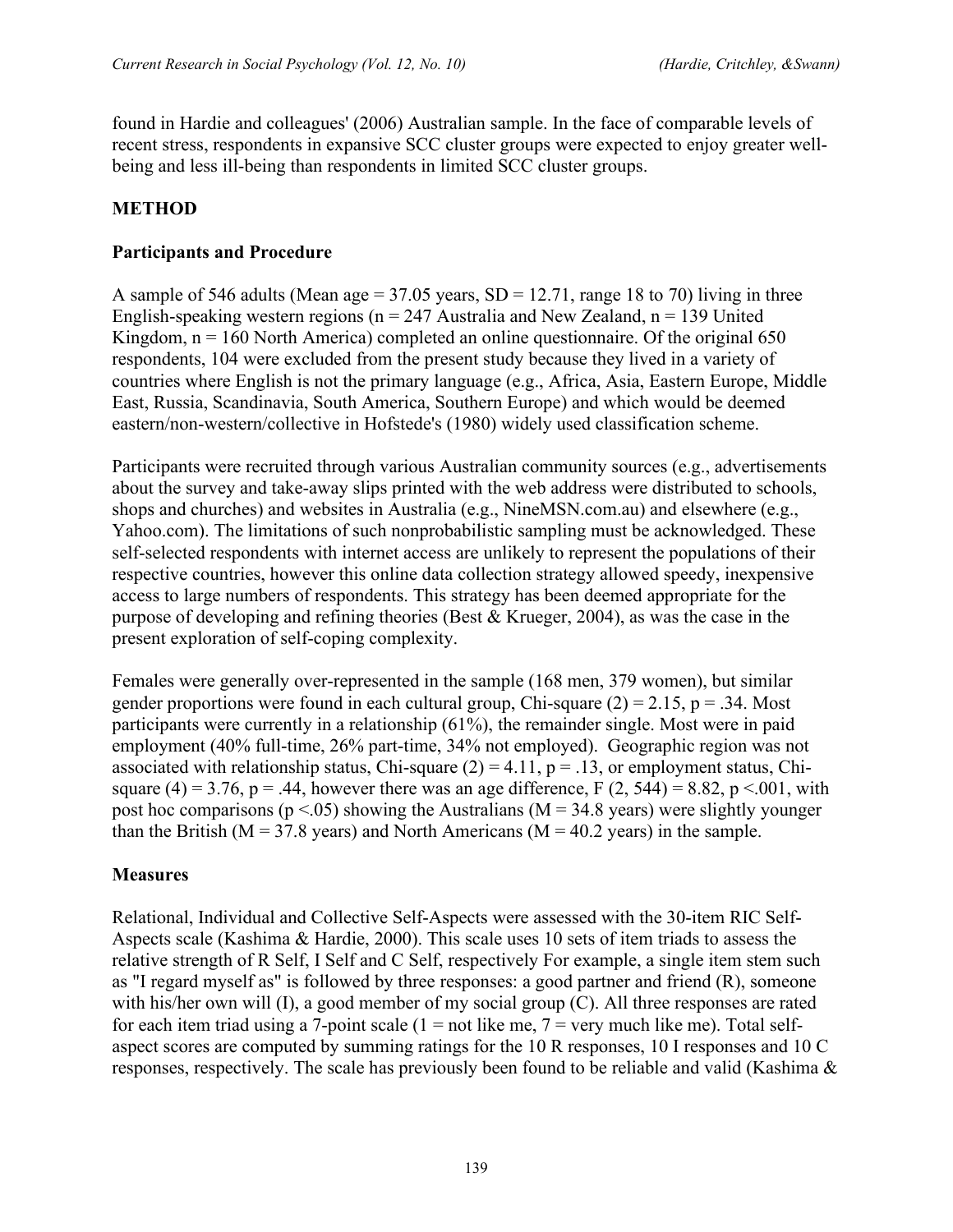Hardie, 2000) and subscales showed acceptable internal consistency in the present study, with alpha coefficients of .72 for R Self, .64 for I Self, and .81 for C Self.

Relational, Individual and Collective Coping Styles were measured with the 36-item RIC Coping Scale (Hardie et al., 2006). The scale is comprised of three 6-item subscales representing relational coping (e.g., I get help from my partner/close friend), individual coping (e.g., I decide on a plan of action by myself) and collective coping (e.g. I follow the advice of my group). Items are rated on a 6-point scale,  $(0 =$  never use this strategy,  $5 =$  very frequently use this strategy). The scale has shown sound psychometric properties, with evidence of convergent and discriminant construct validity and internal reliability (Hardie et al., 2006). Good internal consistency was found in the current study (alphas of .85 for R Cope, .81 for I Cope, and .94 for C Cope).

Recent Stress was assessed with the Relational, Individual and Collective Stress Scale (Hardie et al., 2005). Items are rated on a 6-point scale ( $0 =$  none at all,  $5 =$  very high). Sets of items can be summed to represent sources of stress in each of the three RIC domains (I stress from personal problems such as your own health or career, R stress from dyadic situations involving a partner, family member or close friend, C stress from situations involving a work team, club or social group to which you belong) or all items can be summed to represent total level of recent stress. This scale has been shown to be psychometrically sound (Hardie et al., 2005). For the present study, item ratings were summed to reflect total recent stress (alpha coefficient .95).

Health was measured with the 30-item Multidimensional Health States Scale (MHSS, Hardie et al., 2006). The 15-item Well-Being (WB) scale includes five subscales: Social WB, Physical WB, Emotional WB, Cognitive WB and Sexual WB. The 15-item Ill-Being (IB) scale includes five subscales: Depression, Anxiety, Hostility, Somatic Symptoms, and Cognitive IB. Each health state was rated on a 6-point scale  $(0 = not$  experienced,  $5 =$  strongly experienced) for a specific timeframe, in this case, the past week. Each 3-item subscale was summed to yield five well-being subscale and five ill-being subscale scores, each with a possible range of 0 to 15. Previous research has confirmed the reliability and validity of the MHSS (Hardie et al., 2005). In the present study, internal consistency alphas for WB subscales ranged from .86 to .90, while alphas for IB subscales ranged from .80 to .92.

## **RESULTS AND DISCUSSION**

#### **Sample Means**

For ease of interpretation, scores on the RIC self, RIC coping and recent stress measures were standardized to 100-point scales. Comparison of the three regional groups confirmed that they did not differ on any of the study variables (see Table 1); therefore the 546 participants were treated as a single nonprobabilistic sample of adults from English-speaking western countries.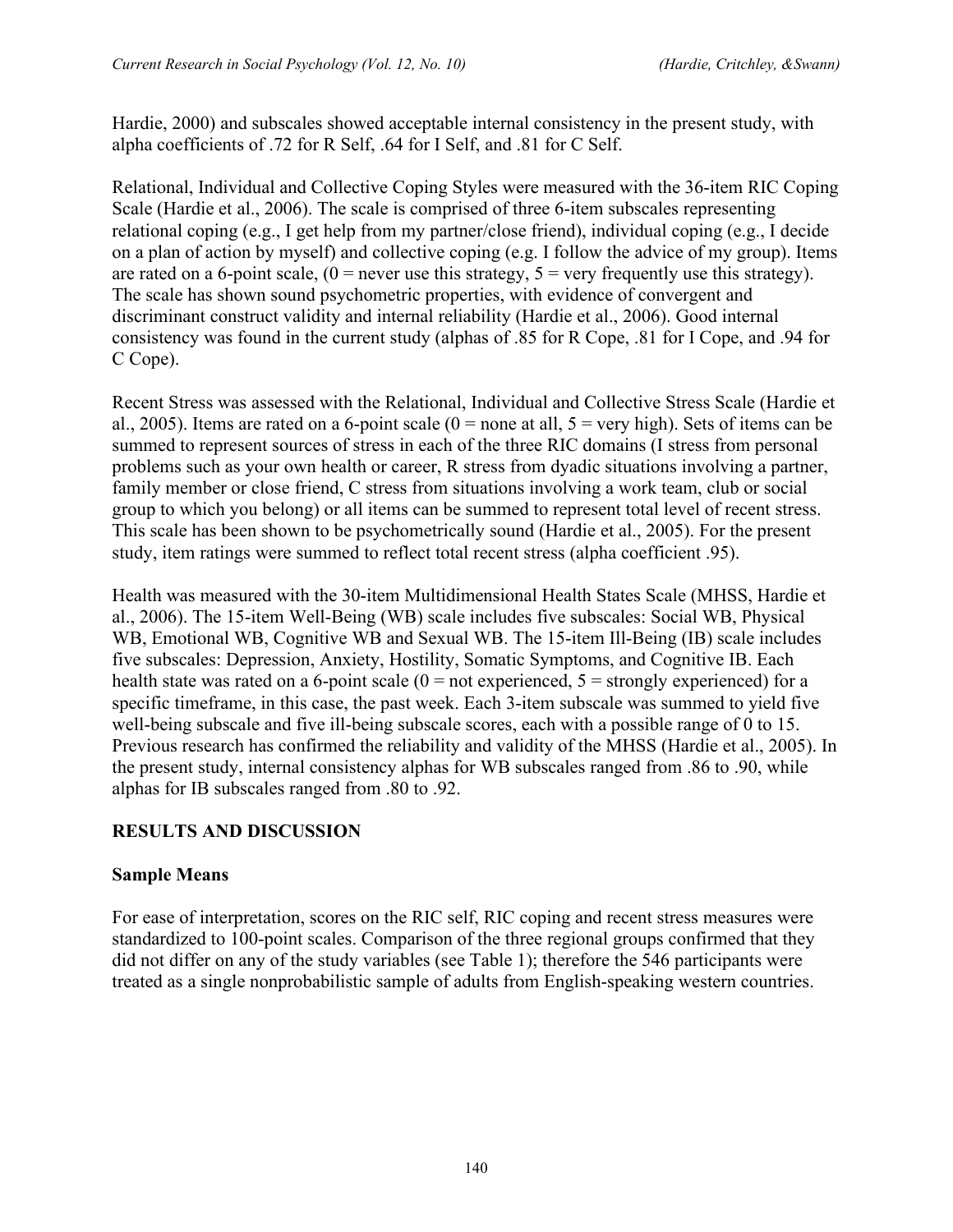|                             | ANZ $(n = 247)$ | BI $(n = 139)$ | $NA (n = 160)$ | Mean $(SD)$  |
|-----------------------------|-----------------|----------------|----------------|--------------|
| <b>Relational Self</b>      | 84.98           | 86.35          | 86.18          | 85.68 (9.0)  |
| Individual Self             | 78.28           | 80.73          | 80.32          | 79.50 (9.6)  |
| Collective Self             | 74.53           | 75.71          | 74.79          | 74.90 (12.7) |
| <b>Relational Coping</b>    | 65.21           | 66.58          | 66.06          | 65.81 (18.0) |
| <b>Individual Coping</b>    | 71.38           | 72.93          | 71.49          | 71.80 (13.8) |
| <b>Collective Coping</b>    | 45.33           | 46.74          | 45.48          | 45.74 (18.9) |
| <b>Recent Stress</b>        | 50.63           | 48.98          | 48.37          | 49.55 (12.9) |
| Social Well-Being           | 10.92           | 11.39          | 11.81          | 11.30(3.3)   |
| Physical Well-Being         | 7.73            | 7.50           | 7.56           | 7.62(3.8)    |
| <b>Emotional Well-Being</b> | 8.45            | 9.16           | 8.98           | 8.79(3.8)    |
| Cognitive Well-Being        | 9.75            | 10.26          | 10.48          | 10.09(3.5)   |
| Sexual Well-Being           | 7.21            | 7.42           | 7.70           | 7.41(4.6)    |
| Depression                  | 6.53            | 5.68           | 5.68           | 6.07(4.5)    |
| Anxiety                     | 7.42            | 6.72           | 7.54           | 7.28(4.3)    |
| Hostility                   | 7.23            | 6.62           | 6.94           | 6.99(4.4)    |
| Somatic Symptoms            | 6.60            | 6.20           | 6.63           | 6.51(4.8)    |
| Cognitive Ill-Being         | 7.50            | 7.14           | 7.14           | 7.30(4.4)    |

**Table 1. Western Region Group Means, Sample Means and Standard Deviations for RIC Self-Aspects, Coping Styles, Recent Stress, and Health States of Well-Being and Ill-Being.**

Notes:  $N = 546$ ,  $ANZ =$  Australia & New Zealand,  $BI =$  British Isles,  $NA =$  North America.

Gender differences ( $p \le 01$ ) were found for relational self and relational coping, with women reporting a stronger R self-aspect ( $M = 86.64$ ) than men ( $M = 83.51$ ), and more relational coping  $(M = 67.54)$  than men  $(M = 61.90)$ . This was consistent with previous studies reporting a female bias in relational interdependence (Cross & Madson, 1997; Kashima et al., 1995). Men and women in this sample did not differ on I self, I coping, C self or C coping.

As shown in Table 1, this sample reported a very strong relational self-aspect, a weaker yet moderately strong individual self-aspect, and a weaker moderate collective self-aspect (withinsubjects contrasts  $p \le 0.001$  for all comparisons). The pattern of means for self-aspects was consistent with previously reported means for RIC self-aspects in Australian student samples (Kashima & Hardie, 2000; Hardie et al., 2005), however, the over-representation of women with strong relational self-aspects would have inflated the sample mean for R self.

For coping styles, the sample reported high levels of individual coping, lower levels of relational coping and the lowest levels of collective coping (p<.001 for all comparisons). Previous research on Australian students has shown a slightly different pattern, with students reporting similarly high levels of relational and individual coping, but lower levels of collective coping (Hardie et al., 2006). Adults in the present study appeared to use only moderate amounts of relational coping, and higher levels of individual coping, perhaps reflecting a greater personal responsibility in relation to adult life stress.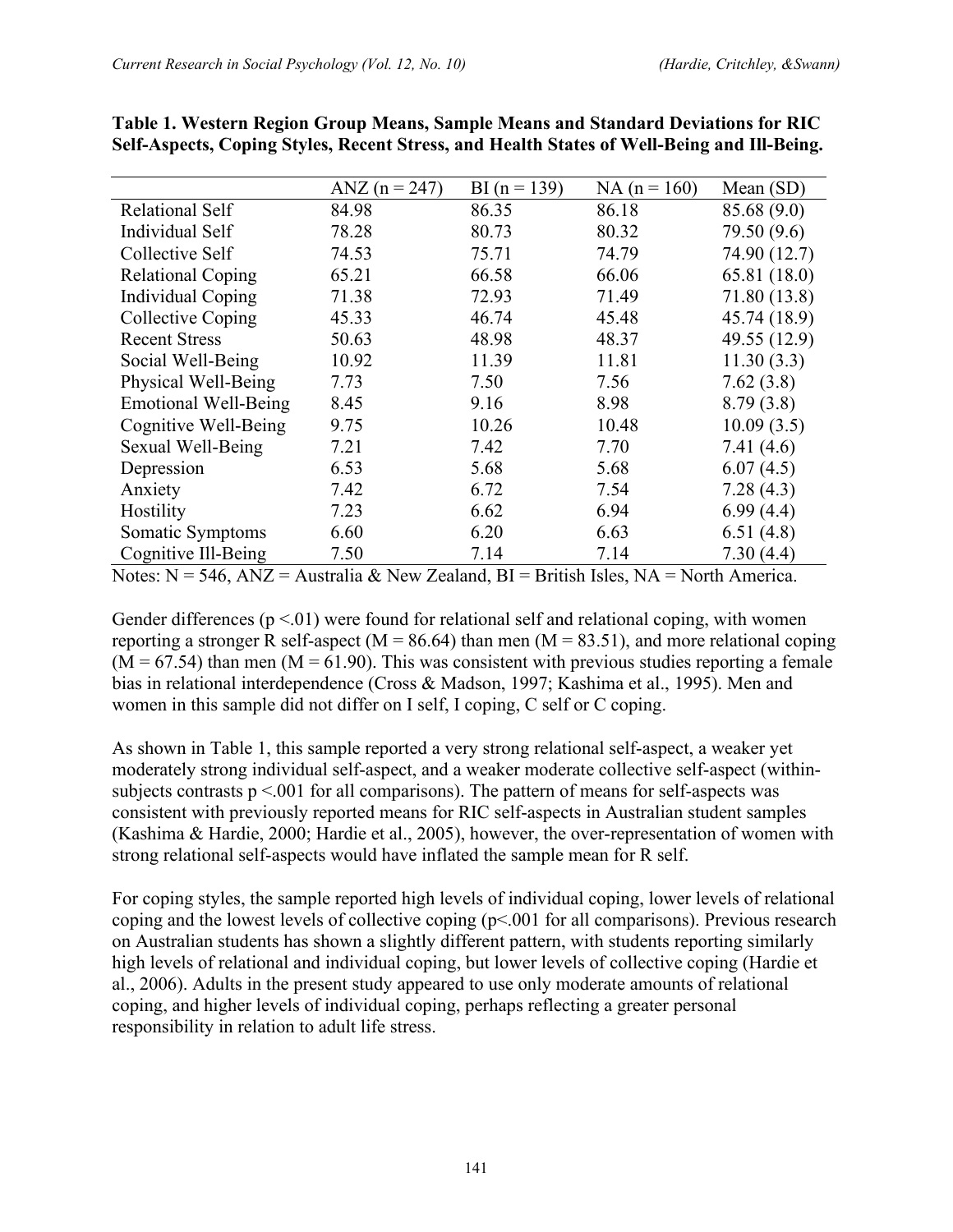In terms of stress and health, the sample reported moderate levels of recent stress (near the scale mid-point of 50). On average, these western adults reported moderately high levels of well-being and moderate levels of ill-being on health subscales with a potential range of 0 to 15.

### **The Influence of RIC Self-Aspects on RIC Coping Styles**

Three separate regression analyses were conducted with set of R Self, I Self, and C Self scores treated as predictors for the criterion variables of R Coping, I Coping and C Coping, respectively. It was expected that the set of self-aspects combined would contribute to all coping scores, but that only a matched self-aspect would be an independent predictor of its corresponding style of coping.

The regression with R Coping as the criterion was significant, F  $(3,542) = 26.03$ , p < .001, R squared = .36. The set of three self-aspects accounted for 13% of the variance, but only R Self was a significant independent predictor of R Coping, standardized beta = .42,  $t = 7.50$ ,  $p < .001$ . The regression with I Coping as the criterion was significant, F  $(3,542) = 14.76$ , p < .01, R squared = .28. The set of self-aspects accounted for 8% of the variance in I Coping and, as expected, I Self was the only independent predictor, standardized beta = .26,  $t = 5.55$ ,  $p < .001$ . For C Coping, the regression analysis was significant,  $F(3,542) = 26.01$ ,  $p < .001$ , R squared = .36, with 13% of the variance in C Coping explained by the set of three self-aspects. The only independent predictor was C self, standardized beta = .43,  $t = 7.76$ ,  $p < .001$ . Thus, all hypotheses were supported, with the strength of each self-aspect predicting the endorsement of a corresponding coping style.

These results were consistent with previous research linking self and coping (Cross, 1995; Weisz et al., 1984) and with recent studies confirming the role of self-aspects in relation to coping styles (Hardie, 2005; Hardie et al., 2006). It appears that self-aspects guide a person's preferred strategies for coping with stress: the stronger a particular self-aspect, the more likely that a person will endorse a parallel style of coping. Thus, a person with multiple, strong self-aspects would be expected to endorse multiple coping strategies.

#### **Latent Class Analysis: Identification of SCC Clusters**

Latent class cluster analysis (Goodman, 1974) was used to explore the existence of distinct groups of participants who varied according to their self-aspects and coping styles. The three self scores and three coping scores were used to form the clusters via LatentGold Version 3.0.1 (Vermunt & Magidson, 2000). To determine the correct number of clusters using continuous indicators, the Baysian Information Criterion (BIC) and classification error statistics were used. Using fit criteria recommended by Vermunt and Magidson (2000, 2002), the simplest model with the smallest BIC value and lowest classification error was chosen to represent the number of identified classes. Initial BIC values suggested that several solutions were possible (2-clusters: BIC = 25852.83, classification error = .09; 3-clusters: BIC = 23530.31, classification error = .07; 4-clusters: BIC = 23169.63, classification error = .06). It was decided that the 3-cluster solution (entropy R square = .84) provided the best fitting, most parsimonious model because this solution demonstrated greater simplicity, but similar fit to the 4-cluster solution, and showed superior fit to the 2-cluster solution. A large proportion of the sample was in Cluster 1 ( $n = 231$ ;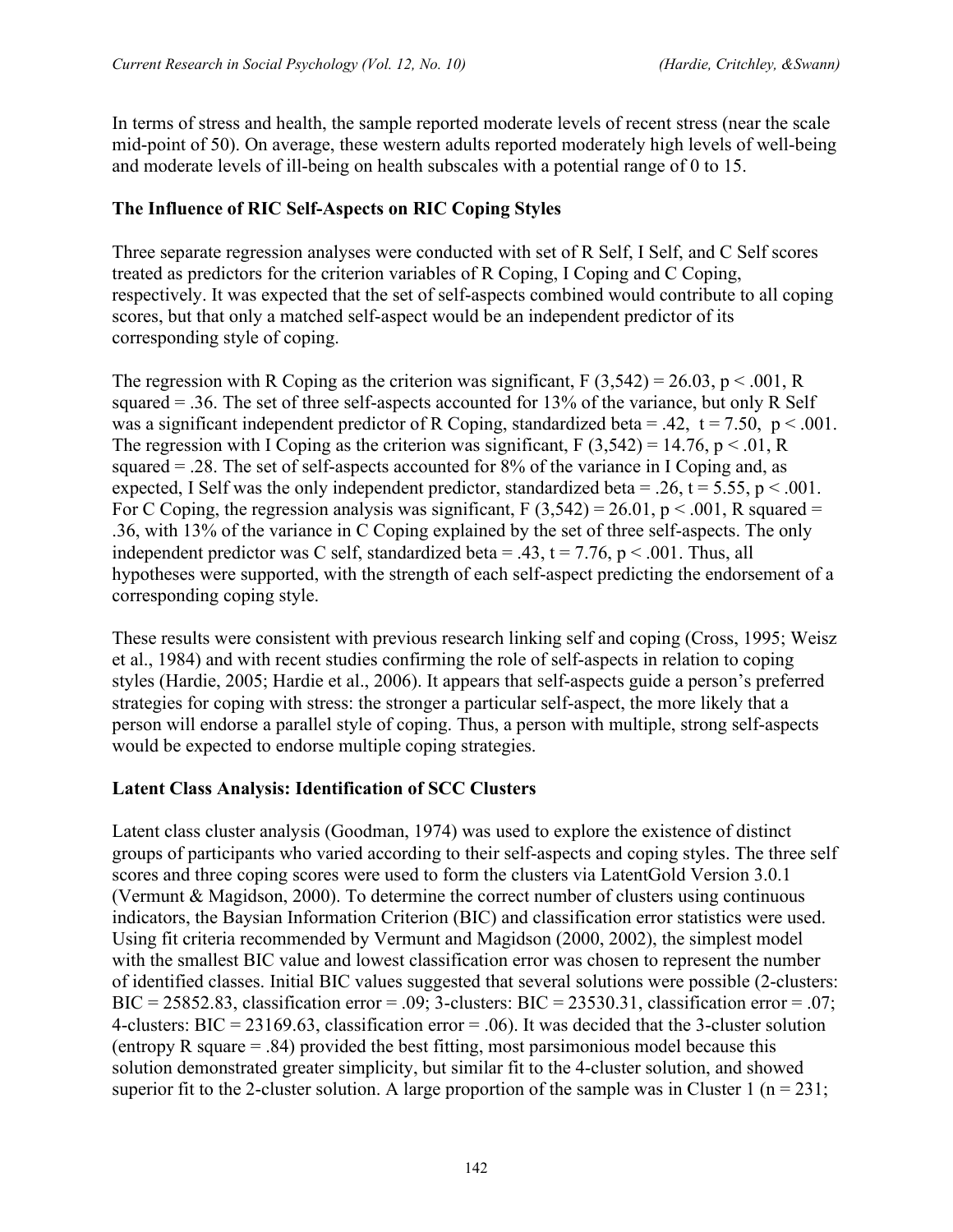42%), with 31% (n = 168) in Cluster 2, and 27% (n = 147) in Cluster 3. As shown in Table 2, the parameter estimates for the model indicate the contribution of each self and coping variable to the three clusters. Significant positive parameter estimates were found for all self and coping variables in relation to Cluster 1, no parameter estimates were significant for Cluster 2, and all estimates were found to be significant and negatively weighted for Cluster 3. This suggested that the set of RIC self and coping factors reliably defined the first and third clusters.

The three clusters were profiled according to the pattern of means for self and coping scores. RIC self-aspects and RIC coping styles varied significantly  $(p<.001)$  across the three clusters (see Table 2). Two separate MANOVAs were conducted, the first revealing significant differences between clusters on the set of RIC self-aspects,  $F(6,1084) = 29.75$ , p<.001, and the second revealing cluster differences on the set of RIC coping styles,  $F(6,1084) = 44.34$ ,  $p<.001$ .

#### **Table 2. Cluster Profiles: Parameter Estimates, Standard Errors and Mean Scores for RIC Self-Aspects and RIC Coping Style Scores Across Three Cluster Groups.**

|              | High SCC $(n = 231)$<br>Medium SCC ( $n = 168$ ) |                  | Low SCC $(n = 147)$ |  |
|--------------|--------------------------------------------------|------------------|---------------------|--|
|              | Parameter (S.E.)                                 | Parameter (S.E.) | Parameter (S.E.)    |  |
| R Self ***   | $4.37(0.48)$ #                                   | 0.61(0.64)       | $-4.99(0.70)$ #     |  |
| Means:       | 89.53a                                           | 85.78 b          | 79.56 c             |  |
| R Coping *** | $9.70(1.24)$ #                                   | 0.99(0.94)       | $-10.70(1.45)$ #    |  |
| Means:       | 74.16 a                                          | 65.66 b          | 52.85 c             |  |
| I Self ***   | $4.23(0.60)$ #                                   | $-0.43(0.62)$    | $-3.80(0.71)$ #     |  |
| Means:       | 83.33 a                                          | 78.59 b          | 74.53 c             |  |
| I Coping *** | $5.62(0.97)$ #                                   | 0.74(0.69)       | $-6.35(1.22)$ #     |  |
| Means:       | 77.22 a                                          | 71.87 b          | 63.21 c             |  |
| $C$ Self *** | $6.41(0.68)$ #                                   | 0.53(0.91)       | $-6.94(0.94)$ #     |  |
| Means:       | 80.59a                                           | 74.69 b          | 66.26c              |  |
| C Coping *** | $9.33(1.48)$ #                                   | 1.06(0.91)       | $-10.38(1.41)$ #    |  |
| Means:       | 53.82 a                                          | 45.68 b          | 33.09 c             |  |

Notes:  $N = 546$ ;  $R =$  relational, I = individual, C = collective; #  $p$  <.01 for all High SCC and Low SCC parameter estimates; \*\*\*  $p < 0.001$ , Means with matching subscripts do not differ.

Univariate analyses with post hoc comparisons showed that, in relation to the other cluster groups, Cluster 1 respondents reported the strongest relational, individual and collective selfaspects, and the highest levels of relational, individual and collective coping  $(p \le 0.001)$  for all comparisons). This large cluster, with its well-developed, expansive pattern of multiple selfaspects and coping styles was deemed the high self-coping complexity (High SCC) group. Cluster 2 with its significantly lower, yet moderate levels of multiple self-aspects and coping styles was labelled the average or Medium SCC group. Cluster 3, which reported the weakest self-aspects and coping styles in all domains, was deemed the Low SCC group.

Cluster membership was not associated with region, Chi-square  $(4) = 8.01$ ,  $p > .01$ , or gender, Chi-square (2) = 7.40,  $p > 0.01$ . Women were over-represented in all clusters, but this was consistent with the gender ratio of the sample.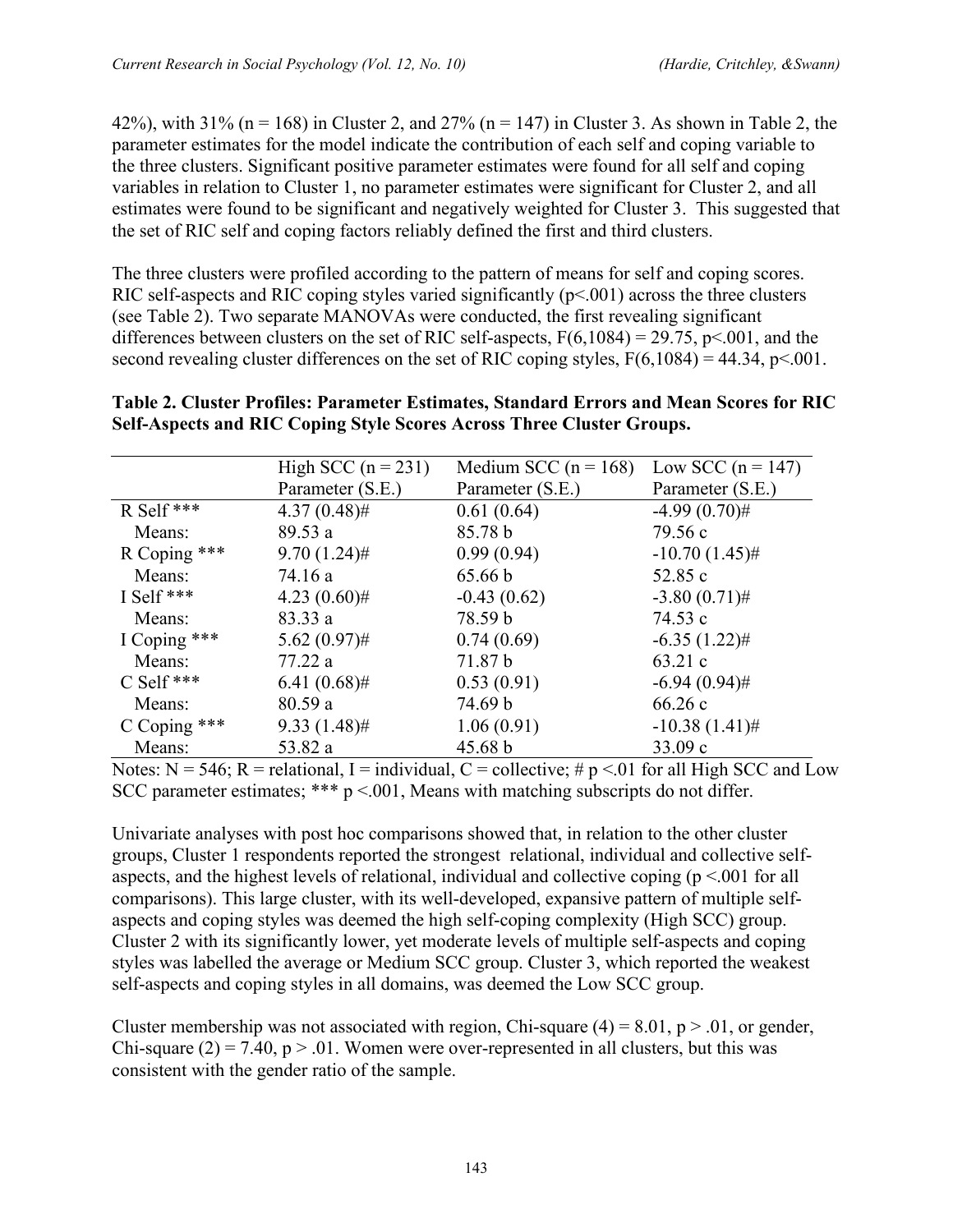## **Comparison of SCC Clusters on Stress and Health**

ANOVA was used to compare the 3 clusters on recent stress. No differences were found,  $F(2,543) = 1.71$ ,  $p = 18$ , verifying that all cluster groups reported similar levels of recent stress (see Table 3). This finding was important because it confirmed that all groups had experienced similar stress, thus reducing the possibility that differences in well-being or ill-being might be a result of different stress levels among the cluster groups.

| High SCC $(n = 231)$ | Medium SCC ( $n = 168$ ) | Low SCC $(n = 147)$ |
|----------------------|--------------------------|---------------------|
| 50.61a               | 49.37 a                  | 48.10 a             |
| 11.90a               | 11.39a                   | 10.30 b             |
| 7.93a                | 7.66a                    | 7.08a               |
| 9.22a                | 9.09a                    | 7.76 <sub>b</sub>   |
| 10.90 a              | 10.19a                   | 8.72 <sub>b</sub>   |
| 8.06a                | 7.63a                    | 6.12 <sub>b</sub>   |
| 5.53a                | 6.01a                    | 6.96a               |
| 6.94a                | 7.37 a                   | 7.71 a              |
| 6.77a                | 6.99a                    | 7.32a               |
| 6.21a                | 6.62a                    | 6.84a               |
| 6.94a                | 7.06a                    | 8.14 a              |
|                      |                          |                     |

| Table 3. Comparison of Mean Scores for Recent Stress and Health Outcomes Across Three |  |  |
|---------------------------------------------------------------------------------------|--|--|
| <b>Cluster Groups.</b>                                                                |  |  |

Notes:  $N = 546$ ;  $WB =$  well-being,  $IB =$  ill-being; \*\*\*  $p < 001$ , means with matching subscripts do not differ.

Two separate MANOVAs were conducted to examine cluster differences in well-being and illbeing, respectively. The three clusters differed on the set of 5 well-being subscales,  $F(10,1078) =$ 4.42, p<.001, but not on the 5 ill-being subscales,  $F(10,1078) = 1.49$ , p = 14.

For the five dimensions of well-being, follow-up univariate comparisons showed that the clusters differed on social, emotional, cognitive and sexual well-being, but reported similar levels of physical well-being. As shown in Table 3, the High SCC and Medium SCC groups reported similarly high levels of well-being, while the Low SCC group reported significantly lower levels of social, emotional, cognitive and sexual well-being.

For the five dimensions of ill-being, follow-up univariate results confirmed that all three groups reported similar levels of anxiety, hostility and somatic symptoms; however there was a trend for cluster differences in depression and cognitive ill-being. As these differences reached only the .05 level of significance, and the overall multivariate result was not significant, these differences were not considered to be statistically reliable. As shown by the cluster means reported in Table 3, there was a non-significant trend for greater ill-being in the Low SCC group.

In light of the pattern of results showing that higher self-reported self and coping scores (high and medium SCC clusters) were associated with higher well-being scores, these findings might be challenged as a simple social desirability response bias. This seems unlikely, however, since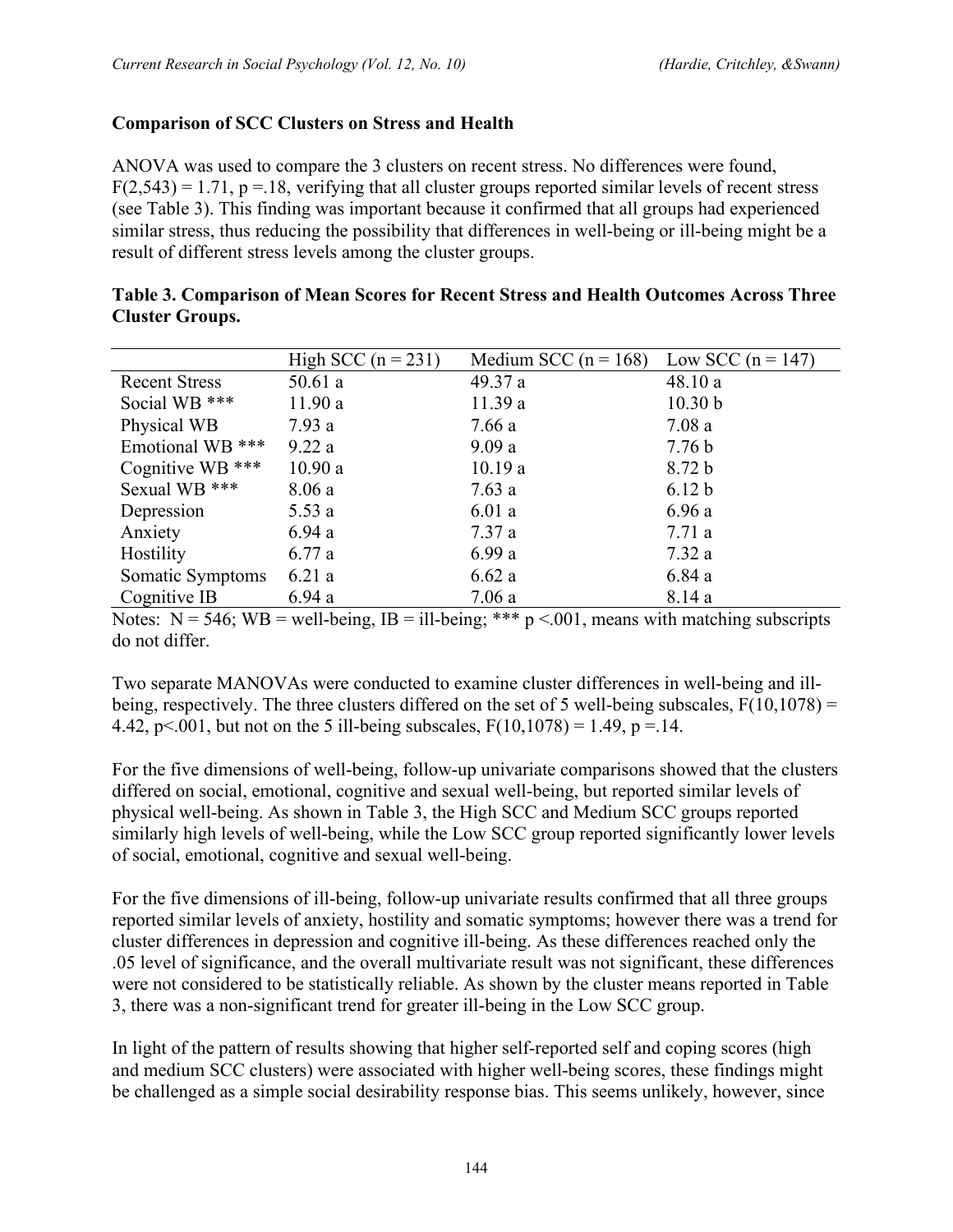inflated well-being was not reported by higher SCC groups in relation to physical health, and there was no reliable pattern of bias shown in self-reported ill-being scores.

Overall, significant differences were found among the cluster groups on psychological wellbeing, but not ill-being. Those in the High and Medium SCC groups, with moderate to strong self-aspects and moderately high levels of available coping strategies in individual, relational and collective domains, reported the best health, particularly in the areas of social, sexual, cognitive and emotional well-being. No consistent pattern was found for physical health. All cluster groups reported similar levels of physical well-being and somatic symptoms, suggesting that self-coping complexity may be unrelated to physical health.

## **GENERAL DISCUSSION**

The current findings lend support to the role of self-coping complexity in relation to stress and health. The results were consistent with Hardie and colleagues' (2006) previous studies on selfcoping complexity in student samples. In particular, their results using a western sample of Australian students showed similar high (expansive) and low (limited) SCC cluster groups, based on relatively stronger or weaker amounts of all RIC self-aspects and all RIC coping styles, as those found in the geographically diverse sample of western adults used in the present study.

The two expansive and limited clusters found in Hardie et al.'s (2006) Australian sample were identified using a somewhat subjective hierarchical agglomerative cluster analysis technique. In the present study, using the more statistically rigorous technique of latent class analysis, three clusters were identified, but only two of these (Clusters 1 and 3) were statistically reliable as indicated by their parameter estimates (see Table 2). The moderate group (Cluster 2) of the present study seemed to represent an average level of SCC which conferred similar health benefits to the more expansive high SCC group. When selecting the best fitting model, a 2 cluster solution was rejected over the 3-cluster solution because the former showed a higher BIC value and greater classification error than the latter. It may be that only high and low SCC groups are meaningful in western samples, but it is not yet clear what constitutes "high" and "low" levels of RIC self-aspects and coping styles since cluster techniques can only identify relative patterns of higher or lower self and coping scores. Expansive self-coping patterns seem to be more beneficial than limited patterns, but further research is needed to find appropriate cutoff scores to represent high and low levels of each self-aspect and coping style.

Overall, these results support those of Hardie et al. (2006). The present findings suggest that the expansive high SCC and limited low SCC clusters can be replicated using different clustering techniques, using older adult samples, and using samples of respondents (albeit self-selected) from several regions of the western world.

No cluster groups were identified in the present sample which could match the independencelimited cluster (strong individual self, individual coping style) or the interdependence-limited cluster (strong relational and collective self-aspects, relational and collective coping styles) found in Hardie et al.'s (2006) mixed culture sample. Perhaps the independence-limited and interdependence-limited self-coping patterns are more prevalent among international and/or student samples, but relatively infrequent among western adults. These possibilities, and the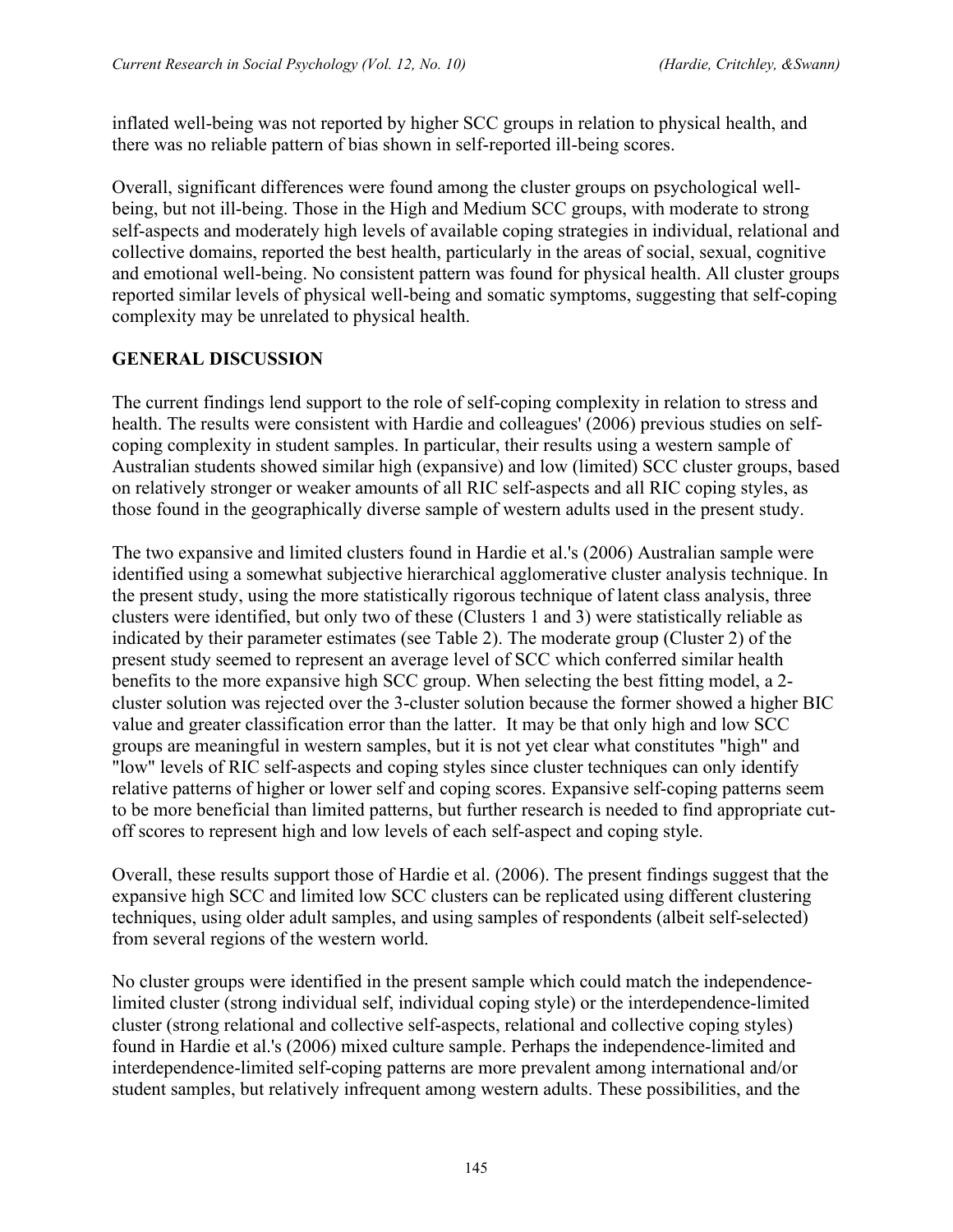range of potential self-coping complexity patterns which may be found within and between cultures, require further investigation.

Culture and gender have long been associated with particular self-orientations (Cross & Madson, 1997; Kashima et al., 1995; Markus & Kityama, 1991). Results of the current study confirm a female relational bias in self and coping, but they do not confirm the popular view that people in western cultures have a dominant independent-individual self-orientation (Hofstede, 1980; Markus & Kityama, 1991; Triandis, 1989). Culture and gender have sometimes been conflated in self-construal research and this remains a contentious issue. It makes little sense to say that women, and people from eastern cultures, are interdependent; while men, and people from western cultures, are independent (see Kashima et al. 1995). For this sample of men and women from English-speaking western cultures women reported stronger relational self-aspects and greater endorsement of relational coping styles than men. However, no systematic gender differences were found for individual or collective domains of self and coping. Moreover, when clustering techniques were used to group people according to their self-coping complexity patterns, no associations between SCC cluster membership, gender or cultural context were apparent. The high, medium and low self-coping complexity groups identified in this study were comprised of similar proportions of men and women from Australia, New Zealand, the British Isles, Canada and the United States.

These findings also oppose the possibility that strong a strong individual self-orientation is associated with greater well-being (see Oyserman, et al., 2002). Indeed, recent Australian studies suggest that a single orientation, a strong individual self, may be associated with poorer health (Scott et al., 2004); while multiple self-aspects seem to provide health benefits for men and women from Australia and Asian countries (Hardie et al., 2006). The current results suggest that a large, self-selected sample of adults from several English-speaking western regions appeared to enjoy a health advantage through the development of strong self-aspects in three domains: relational, individual and collective.

The current findings are consistent with the spirit of the self-complexity hypothesis (Linville, 1987); however, the assessment of multiple self-aspects and coping styles attempts to address recent concerns about how to include the implicit element of coping and how best to operationalize self-complexity (Rafaeli-Mor & Steinberg, 2002; Solomon & Haaga, 2003). The tripartite conceptualization of self and coping into relational, individual and collective domains allows for an expanded approach to the assessment of traits and roles (self-aspects) and stress adjustment strategies (coping). This approach seems promising as it includes the previously neglected element of coping and, as demonstrated by the present findings, confirms the hypothesized links between greater self-coping complexity and enhanced well-being.

Self-complexity theory (Linville, 1987) was originally developed in relation to stress-related ill health. Most previous self-complexity studies have not measured well-being, instead treating low levels of depression or physical illness as indicators of the health benefits of self-complexity (e.g., Linville, 1987; Solomon & Haaga, 2003). The present findings, showing that higher SCC was associated with greater well-being but not ill-being, highlight the danger of treating the absence of ill-being as an indicator of well-being. In line with recent calls for a more comprehensive assessment of well-being (Diener & Seligman, 2004), the current research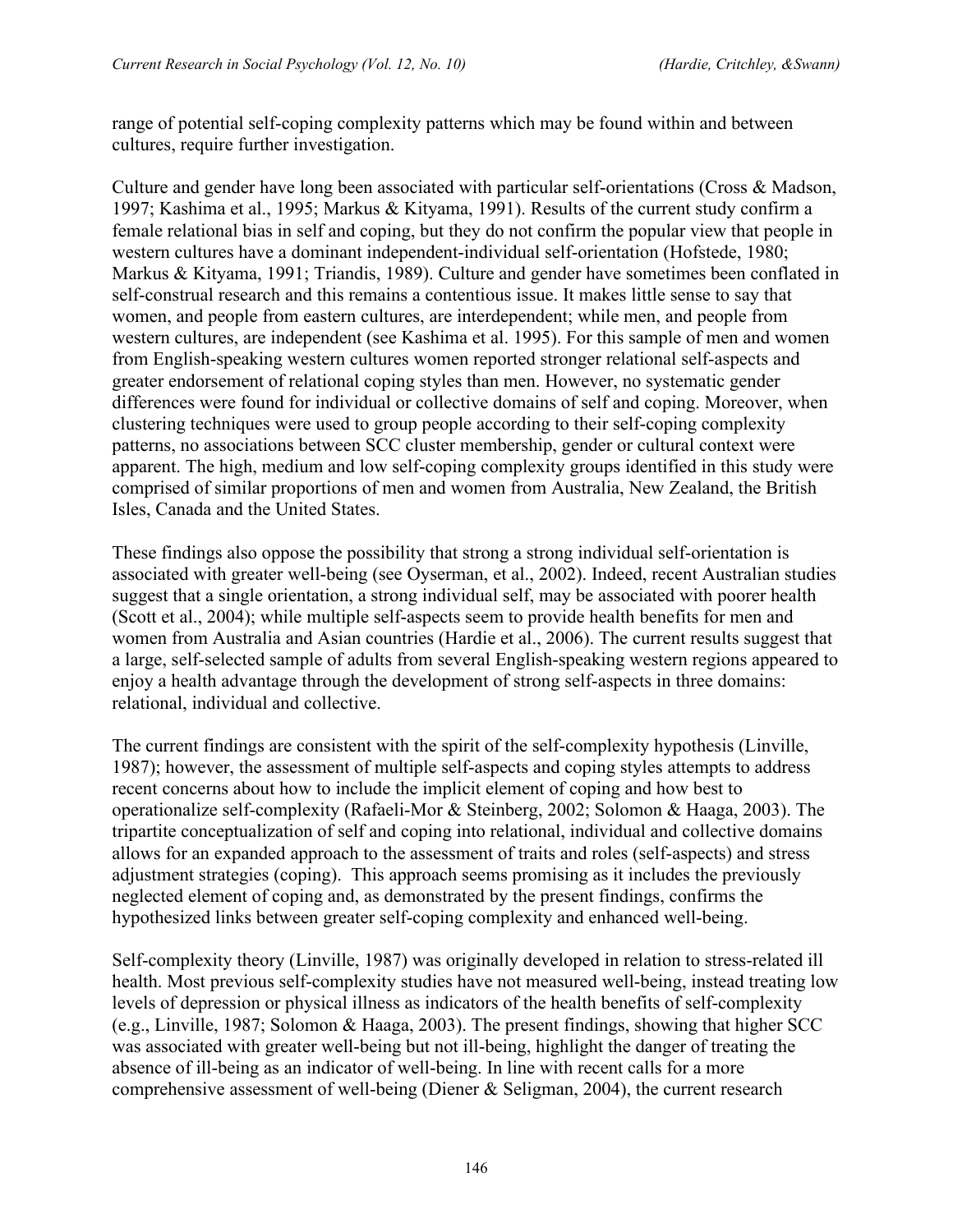demonstrates the importance of measuring multiple dimensions of both well-being and ill-being when assessing health outcomes.

## **SUMMARY AND CONCLUSION**

This study explored the newly developed concept of Self-Coping Complexity (SCC). Latent class analysis was used to identify groups of adults with expansive and more limited self-coping profiles. Those with higher SCC consistently reported the greatest well-being, supporting the proposition that self-coping complexity, as assessed by the strength of coexisting relational, individual and collective self-aspects and the endorsement of parallel coping styles, is beneficial to health.

The present findings, taken together with recent studies (Hardie, 2005; Hardie et al., 2005; 2006) suggest that the tripartite RIC framework provides a promising approach to the study of self, coping and health across gender and cultures. When faced with similar levels of stress, those with greater self-coping complexity seem to fare better than those with more limited self-coping profiles. Results did not suggest that high SCC could reduce physical symptoms or emotional problems; however as self-coping complexity increased from weak to moderate to strong, an expansive RIC self-coping pattern provided clear health benefits in social, emotional, cognitive and sexual well-being. SCC was not associated with gender in the current research, suggesting that both men and women can benefit from an expansion of their self-coping patterns. Further research is needed to understand how multiple self-aspects and corresponding coping styles are developed so that more people can gain a health advantage through greater self-coping complexity.

## **REFERENCES**

Brewer, M.B., & Gardner, W. (1996). Who is this "we"? Levels of collective identity and and self representations. *Journal of Personality and Social Psychology, 71*, 83-93.

Cross, S.E. (1995). Self-construals, coping, and stress in cross-cultural adaptation. *Journal of Cross-Cultural Psychology, 26*, 673-697.

Cross, S.E., Bacon, P.L. & Morris, M.L. (2000). The relational-interdependent self-construal and relationships. *Journal of Personality and Social Psychology, 78*, 791-808.

Cross, S.E. & Madson, L. (1997). Models of the self: Self-construals and gender. *Psychological Bulletin, 122*, 5-37.

Cross, S.E. & Vick, N.V. (2001). The interdependent self-construal and social support: The case of persistence in engineering. *Personality and Social Psychology Bulletin, 27*, 820-832.

Diener, E. & Seligman, M.E.P. (2004). Beyond money: Toward an economy of well-being. *Psychological Science in the Public Interest, 5*, 1-31.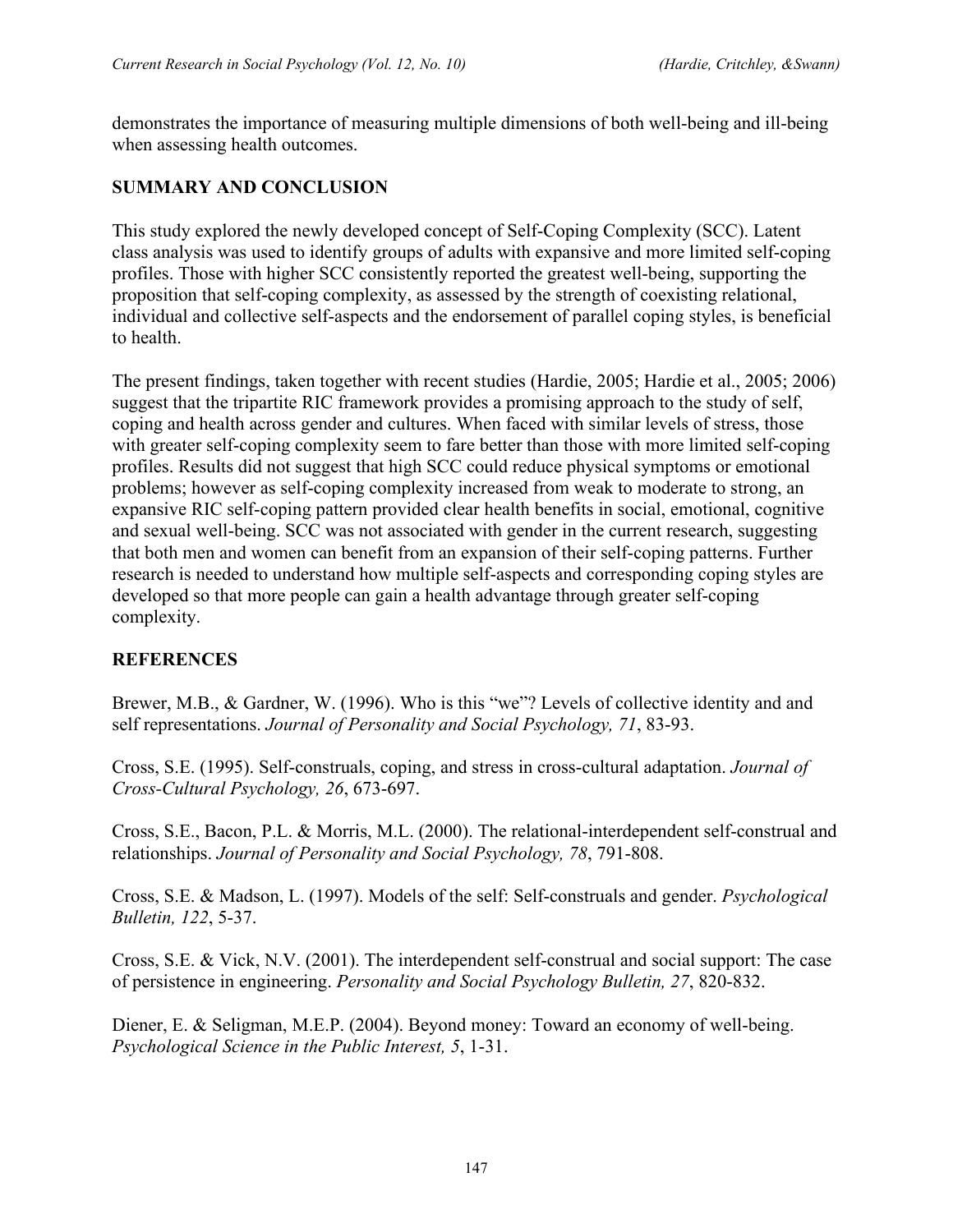Goodman, L.A. (1974). Exploratory latent structure analysis using both identifiable and unidentifiable models. *Biometrika, 61*, 215-231.

Hardie, E.A. (2005) Stress-coping congruence: A tripartite conceptual framework for exploring the health consequences of effective and ineffective coping*. E-Journal of Applied Psychology, 1*, 27-34.

Hardie, E.A., Critchley, C. & Morris, Z. (2006). Self-coping complexity: Role of self-construal in relational, individual and collective styles and health outcomes. *Asian Journal of Social Psychology, 9 (3),* 224-235*.*

Hardie, E.A., Kashima, E.S. & Pridmore, P. (2005). The influence of relational, individual and collective self-aspects on stress, uplifts and health*. Self and Identity, 4,* 1-24.

Hofstede, G. (1980). *Culture's consequences: International differences in work-related values.* Beverly Hills, CA: Sage.

Holland, R.W., Roeder, U., van Baaren, R.B., Brandt, A.C., & Hannover, B. (2004). Don't stand so close to me. The effects of self-construal on interpersonal closeness. *Psychological Science, 15*, 237-242.

Kashima, E.S., & Hardie, E.A. (2000). Development and validation of the relational, individual, and collective self-aspects (RIC) scale. *Asian Journal of Social Psychology, 3,* 19-48.

Kashima, Y., Yamaguchi, S., Kim, U., Choi, S-C., Gelfand, M.J., & Yuki, M. (1995). Culture, gender, and the self: A perspective from individualism-collectivism research. *Journal of Personality and Social Psychology, 69,* 925-937.

Koch, E.J. & Shepperd, J.A. (2004). Is self-complexity linked to better coping? A review of the literature. *Journal of Personality, 72*, 727-760.

Lazarus, R.S. & Folkman, S. (1984). *Stress, appraisal and coping*. New York: Springer.

Linville, P.W. (1987). Self-complexity as a cognitive buffer against stress-related illness and depression. *Journal of Personality and Social Psychology, 52*, 663-676.

Markus, H., & Kitayama, S. (1991). Culture and the self: Implications for cognition, emotion and motivation. *Psychological Review, 98*, 224-253.

Oyserman, D., Coon, H..M., & Kemmelmeier, M. (2002). Rethinking individualism and collectivism: Evaluation of theoretical assumptions and meta-analyses. *Psychological Bulletin, 128,* 3-72.

Rafaeli-Mor, E. & Steinberg, J. (2002). Self-complexity and well-being: A review and research synthesis. *Personality and Social Psychology Review, 6*, 31-58.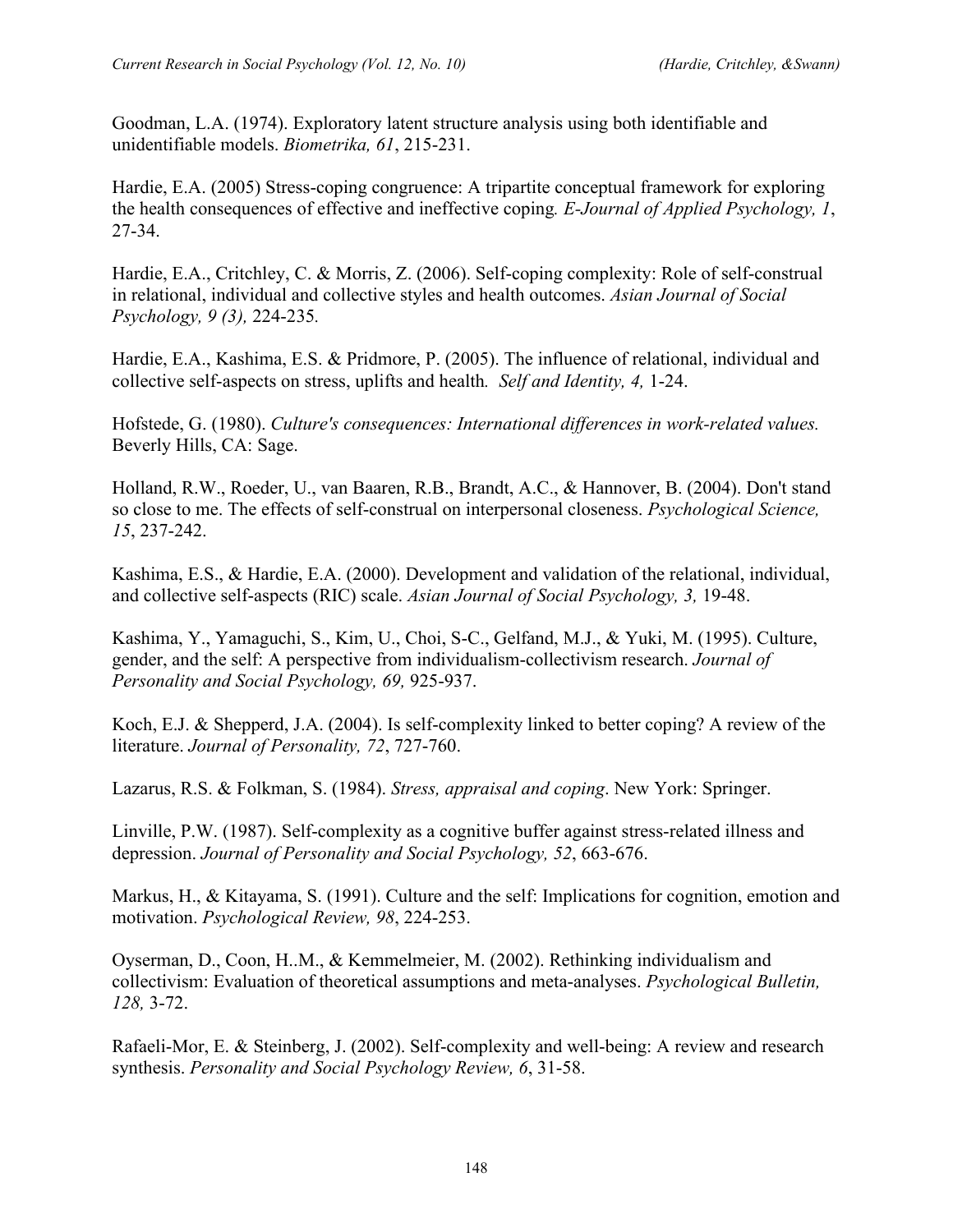Scott, G., Ciarrochi, J. & Deane, F.P. (2004). Disadvantages of being an individualist in an individualistic culture: idiocentrism, emotional competence, stress and mental health. *Australian Psychologist, 39,* 143-153.

Sedikides, C., & Brewer, M.B. (Eds.) (2001). *Individual self, relational self, collective self*. Philadelphia, Pennsylvania: Psychology Press.

Solomon, A. & Haaga, D.A.F. (2003). Reconsideration of self-complexity as a buffer against depression. *Cognitive Therapy and Research, 27*, 579-591.

Triandis, H.C. (1989). The self and social behaviour in differing cultural contexts. *Psychological Review, 96,* 506-520.

Vermunt, J.K. & Magidson, J. (2000). *Latent Gold Users Guide*. Belmont, MA: Statistical Innovations Inc.

Vermunt, J.K. & Magidson, J. (2002). Latent class cluster analysis, pp 89-106 in J.A. Hagenaars & A.L. McCutcheon (Eds.) *Applied latent class analysis*. Cambridge: Cambridge University Press.

Weisz, J.R., Rothbaum, F.M. & Blackburn, T.C. (1984). Standing out and standing in: The psychology of control in America and Japan. *American Psychologist, 39*, 955-969.

## **AUTHOR BIOGRAPHIES**

Elizabeth Hardie is a Social Psychologist and Senior Lecturer in Psychology at Swinburne University of Technology, Australia. Email: ehardie@swin.edu.au

Christine Critchley is a Social Psychologist and Senior Lecturer in Psychology at Swinburne University of Technology, Australia. Email: ccritchley@swin.edu.au

Kate Swann was a Psychology Honours student in the Faculty of Life and Social Sciences, Swinburne University of Technology. She is currently a trainee psychologist in a family services agency. Email: kswann04@bigpond.net.au